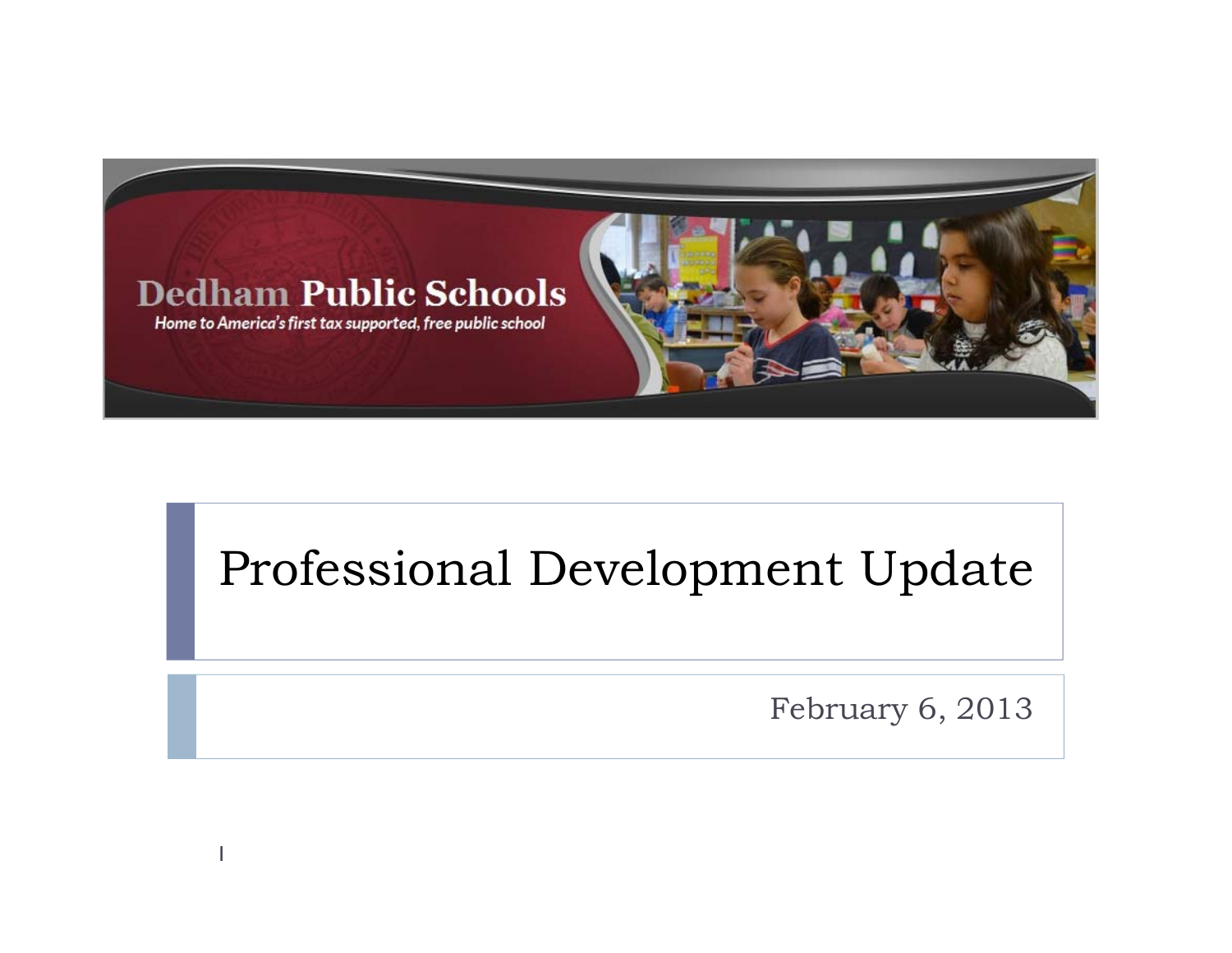The District Goal for Professional Development is to improve student achievement in all grades. Professional Development:

- $\blacktriangleright$  Is an essential long-term investment to successfully teach all students high standards through structured staff development
- $\blacktriangleright$  Creates learning communities that provide mutual support and focus on learning for all
- $\blacktriangleright$  Yields "professional learning" in INSTRUCTION, CURRICULUM and ASSESSMENT
- $\blacktriangleright$  Promotes deep understanding by requiring interaction, reflection, practice and feedback
- $\blacktriangleright$  Supports teamwork throughout the district
- $\blacktriangleright$  Establishes a learning environment that communicates high expectations for academic achievement and interpersonal relationships
- $\blacktriangleright$  Allows teachers to experience first-hand the approaches they are expected to use with their students
- $\blacktriangleright$ Supports implementation of DESE mandates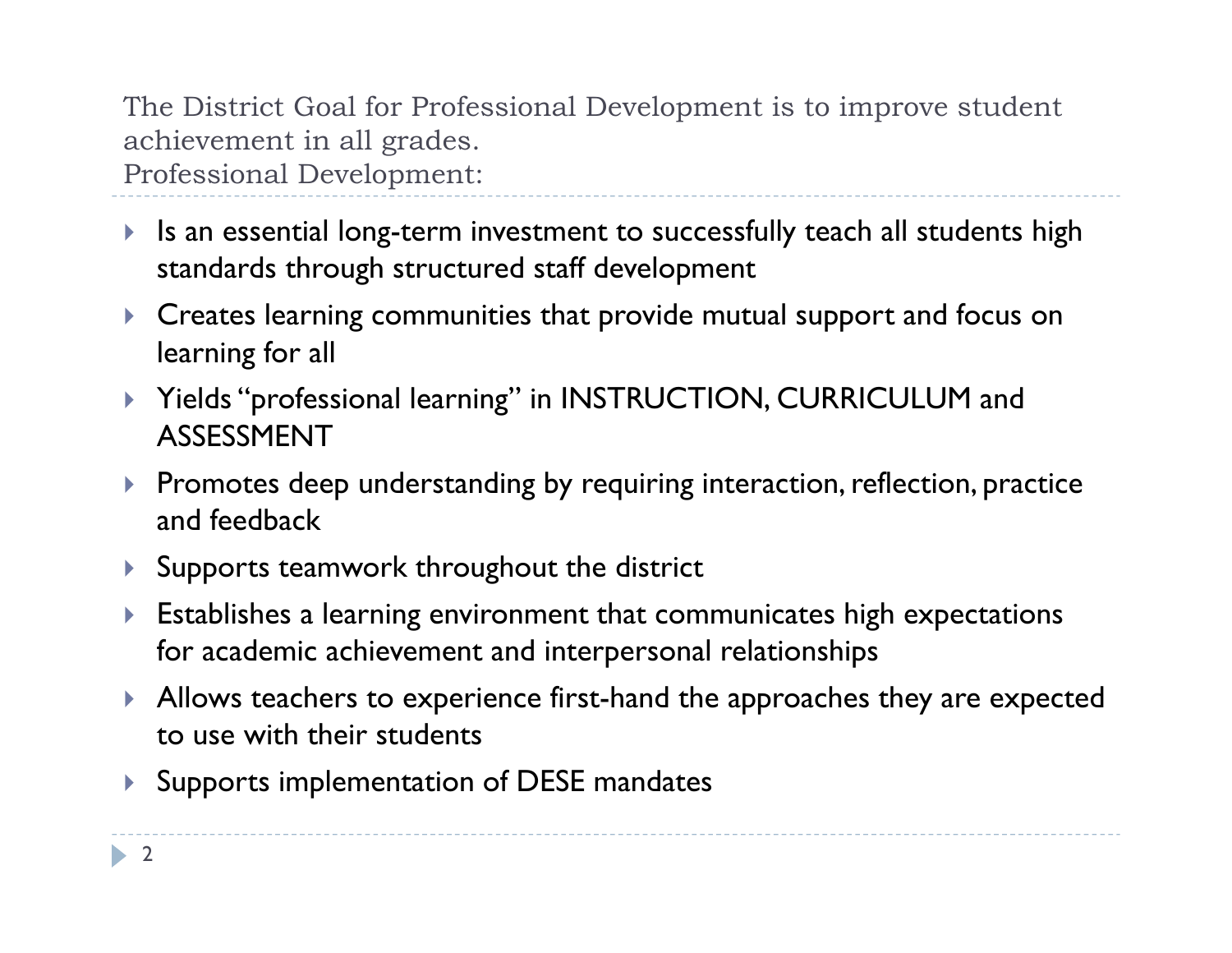# Guiding Questions

 $\blacktriangleright$  What are all students expected to know and be able to do?

- ` What must teachers know and do to ensure student success?
- $\blacktriangleright$  Where must staff development focus to meet both goals?
- $\blacktriangleright$  How will professional staff meet DESE requirements?
	- $\blacktriangleright$  Educator Evaluation
	- $\triangleright$  Retell
	- $\triangleright$  Data Warehouse and EDWIN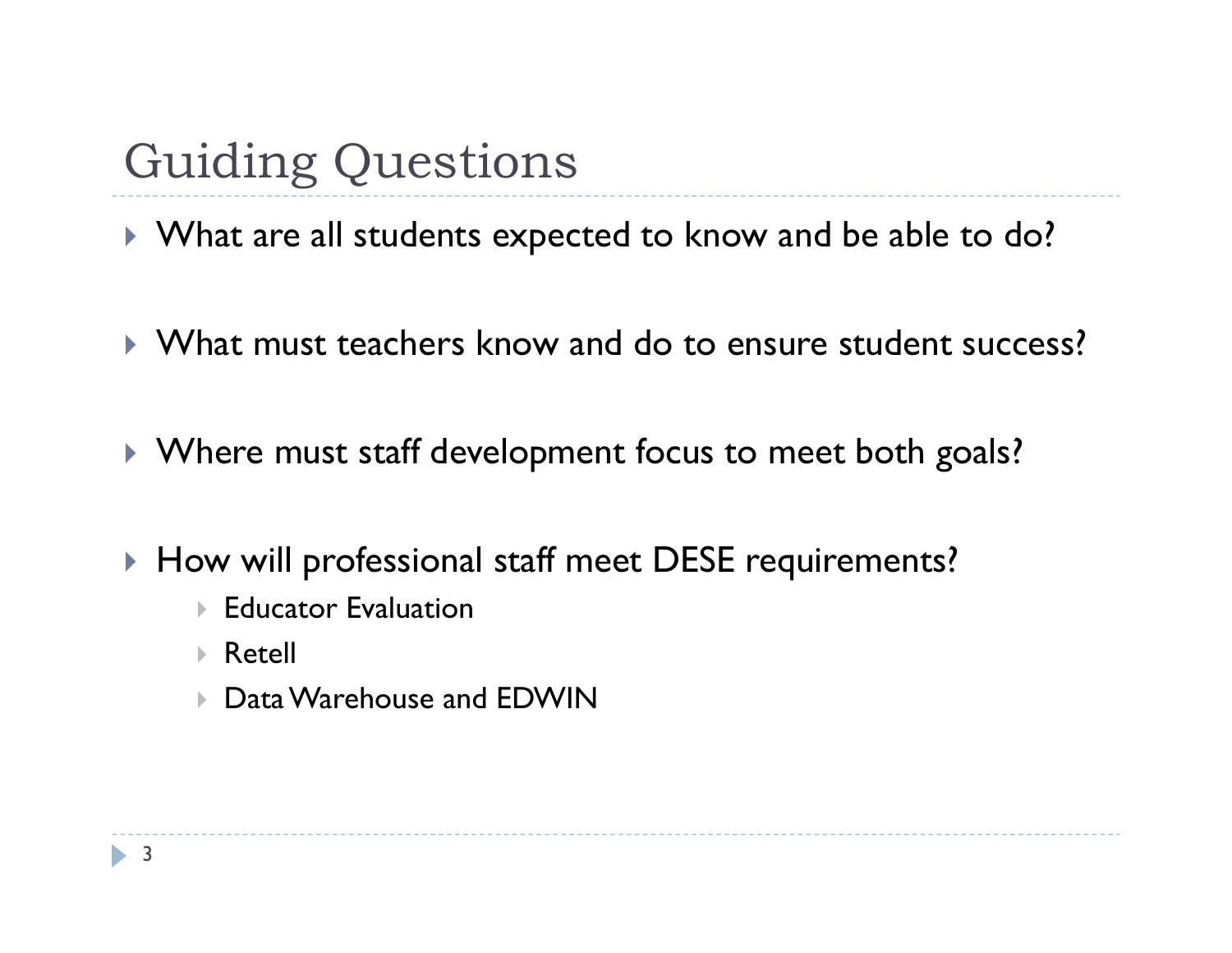## 2012-2013 Release day schedule



Completed Sessions:

- ` September 27, 2012
	- ` November 6, 2012 (Full Day)
	- ` December 4, 2021
		- ` January 31, 2013

Upcoming Sessions: ▶ March 12, 2013 ` May 2, 2013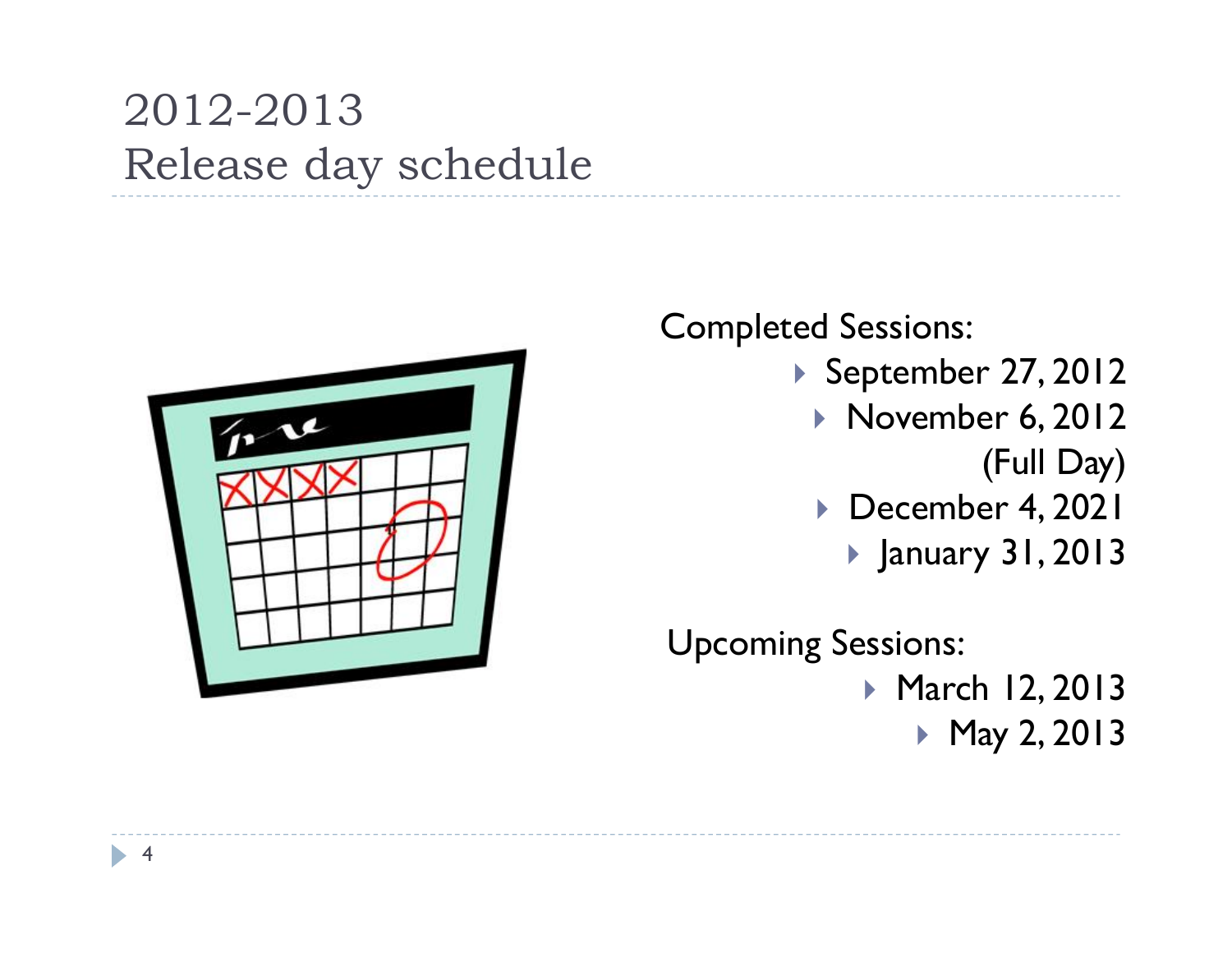# Elementary Early Release Days

#### **Literacy with Karen Munson, M.Ed., McGraw Hill**

### **Science with Ruth Dorsey, Oakdale School**

#### **Common Core Math Standards and Everyday Math**

- Sessions with Nancy Clement and Bonnie O'Neill, Math Coaches, DPS

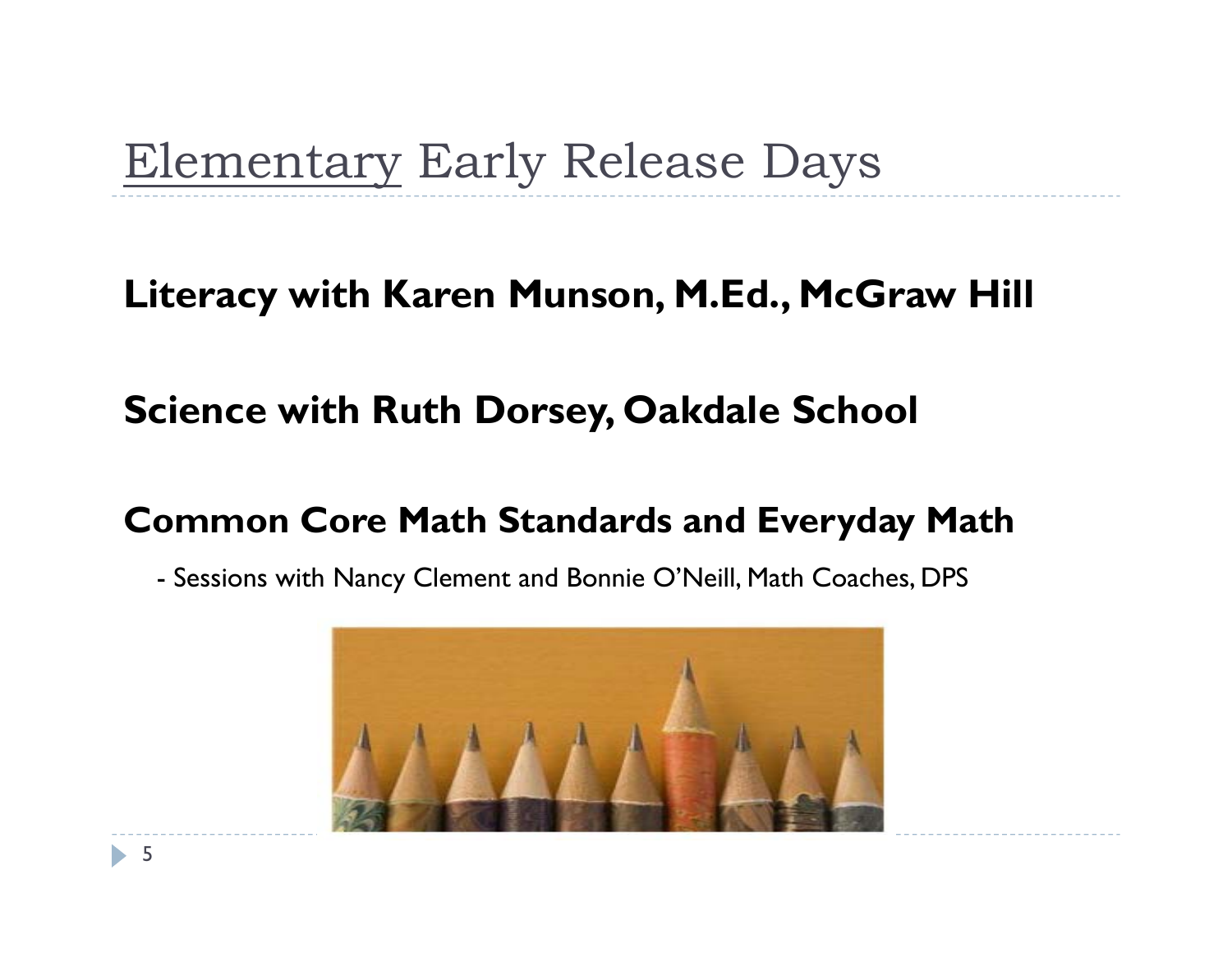## **Literacy with Karen Munson, M.Ed., McGraw Hill**

The topics being covered are:

- 1 Using technology to Support Treasures Instruction
- 2 Improving Comprehension: Treasures and Using Text Evidence
- 3- Improving Comprehension: Treasures and Vocabulary Development
- 4 Using Writing Opportunities in Treasures to Meet the Common Core State **Standards**
- 5 The Building Blocks for Comprehension: Phonemic Awareness, Phonics, and Fluency in Treasures
- 6 --Treasures and RtI

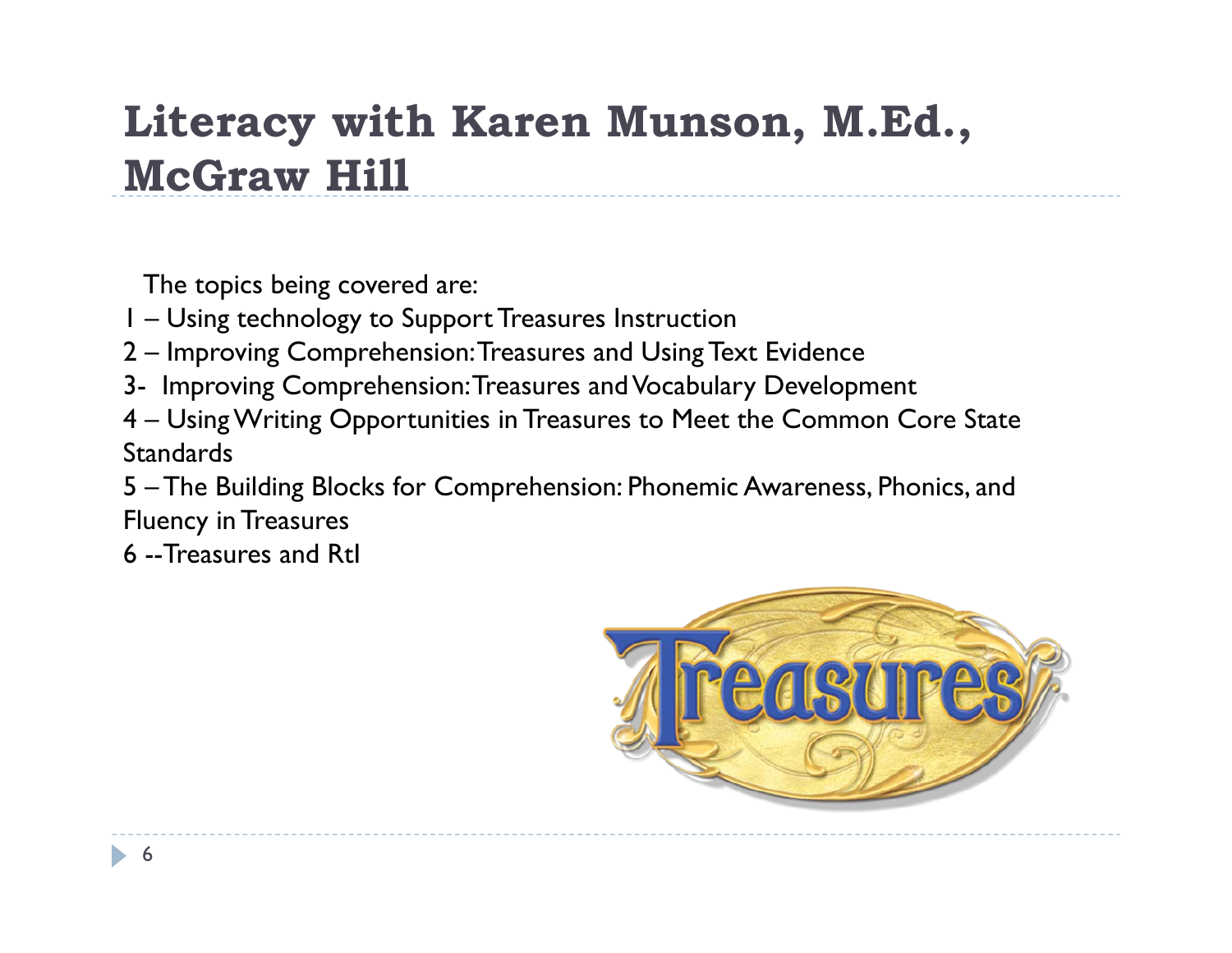### **Science with Ruth Dorsey, Oakdale School**

Professional development for all teachers district-wide in grades 2, 3, 4 and 5

•To be followed-up in a summer workshop

•Highlights best practices

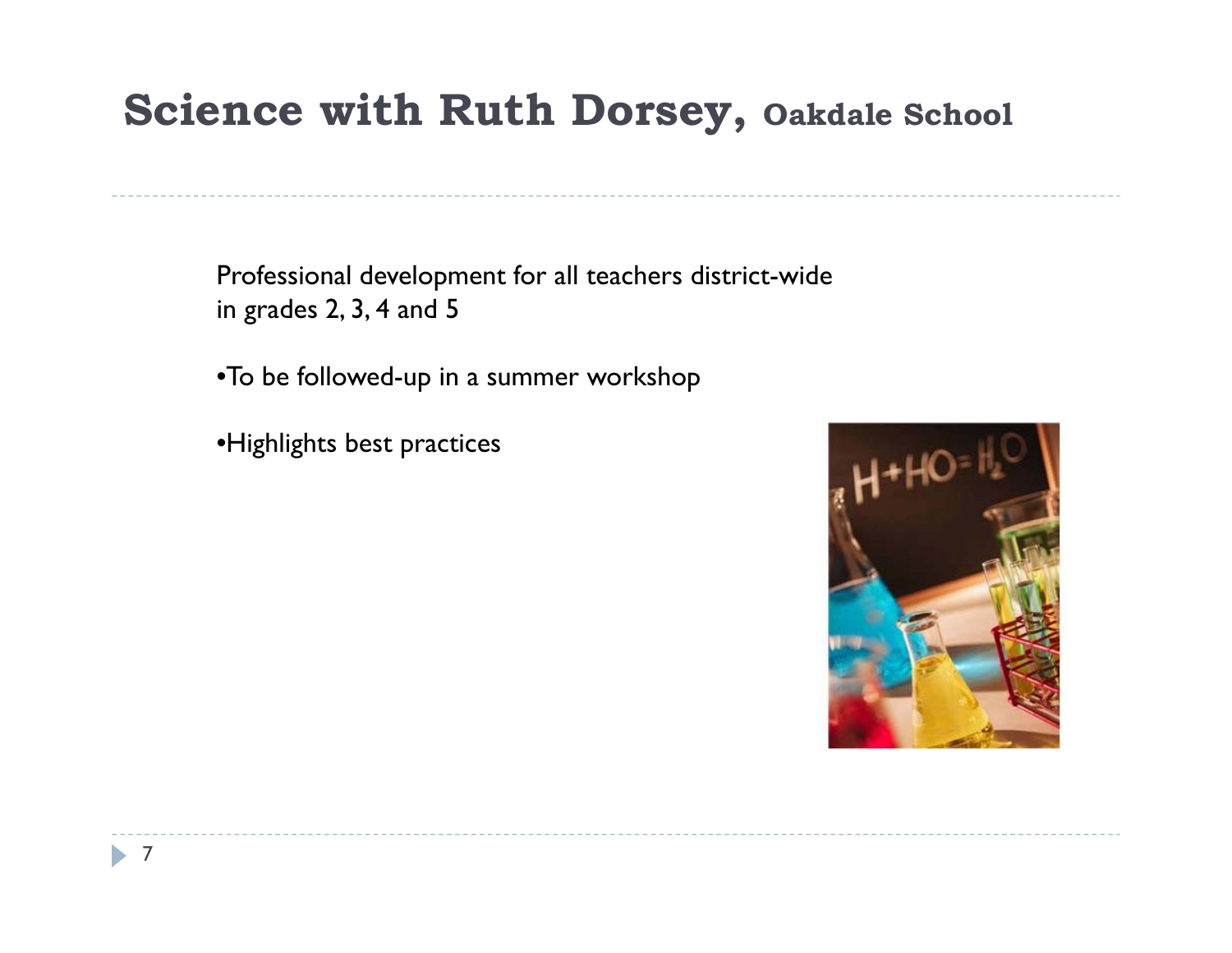#### **Common Core Math Standards and Everyday Math**

#### **Nancy Clement**

### **Bonnie O'Neill**

DPS Math Coaches

Goals:

•Incorporating Common Core State Standards (CCSS) into curriculum •Realigning assessment to respond to CCSS•Modeling instruction in classrooms, grades 1-5

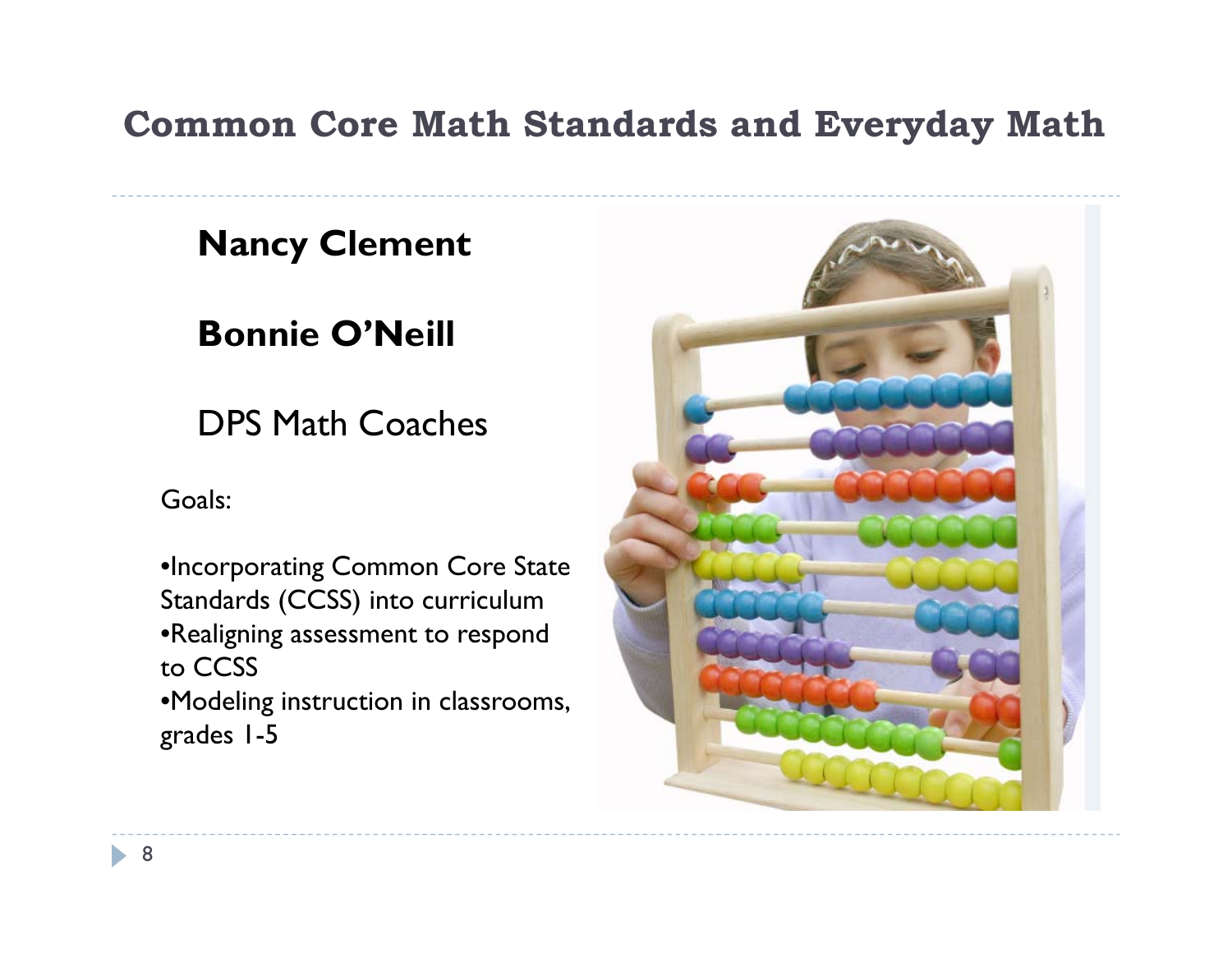# Elementary Library Media Specialists



Technology Instruction

5-Year Plan implementation

Nook installation

Dedham Public Library Partnership

Library Card initiative, Grades 1 – 12

Curriculum sharing with DPL

Book Trailer creation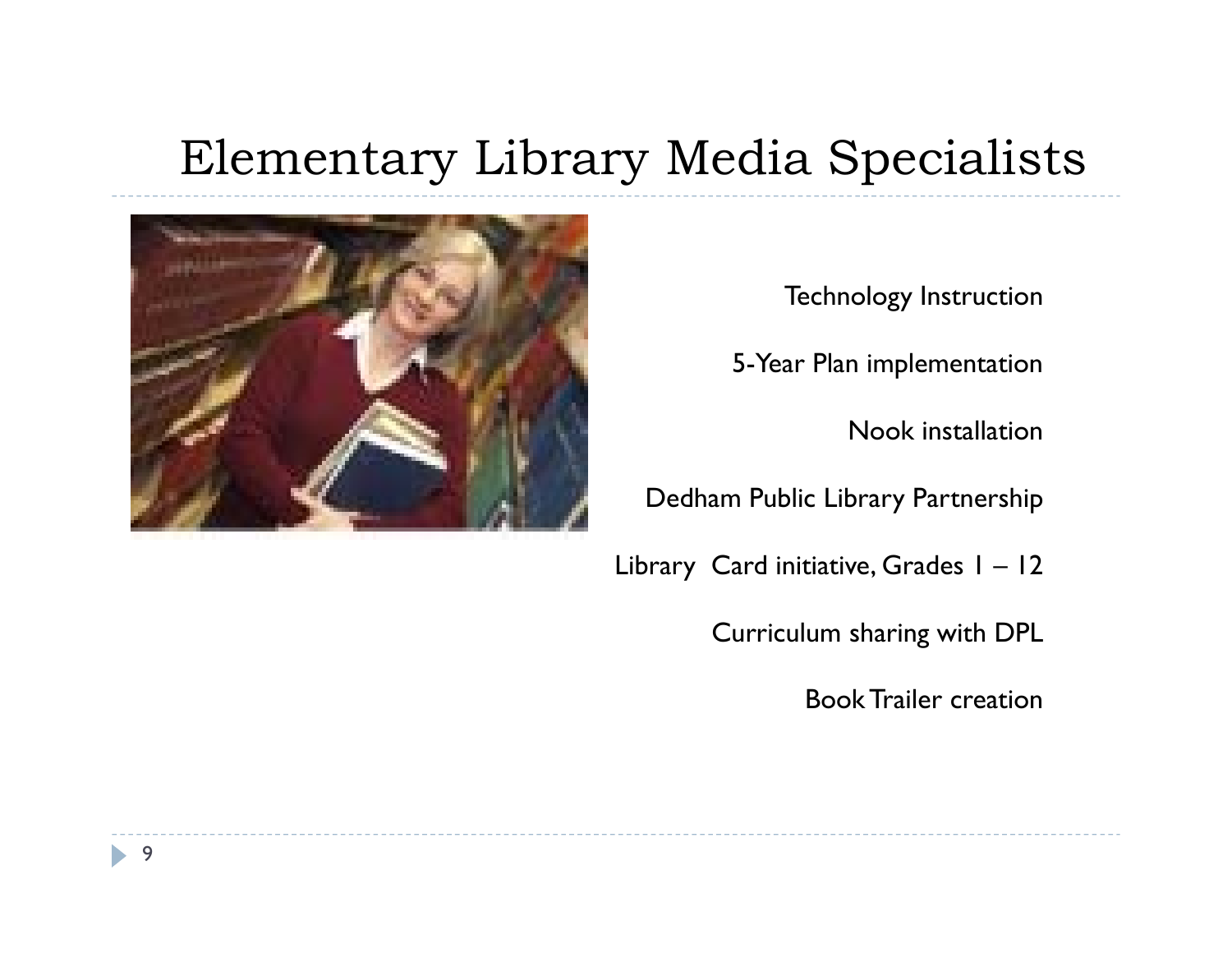#### **Elementary Physical Education**

¾Developing valid, reliable and standards-based assessments for elementary students

¾Piloting new assessment program based upon *P.E. Metrics*

 $\triangleright$  Creating rubrics to measure achievement in physical skills aligned with National Association fro Sports and Physical Education



•Bryan Bigelow

•Ashley Letourneau

•Marie Madden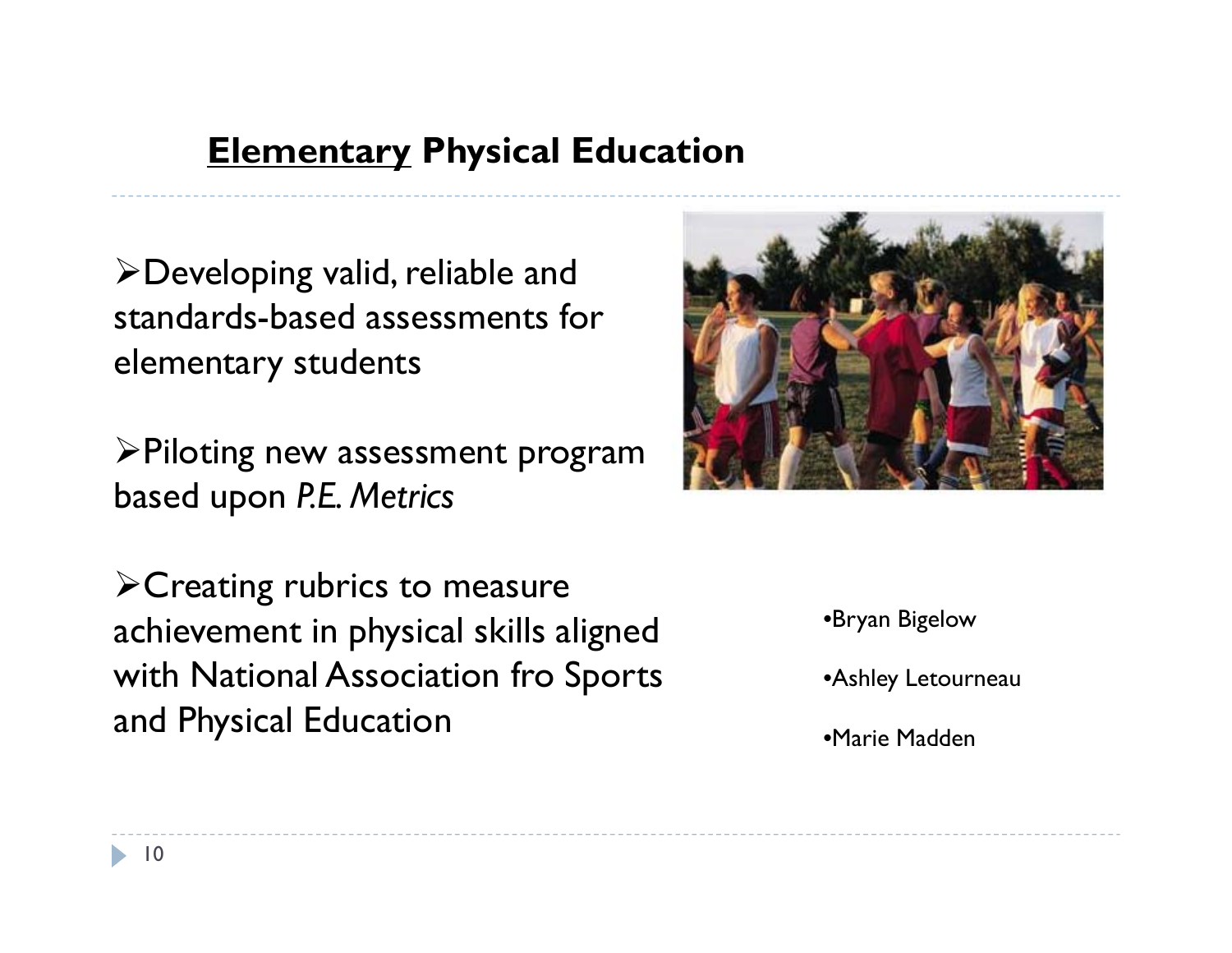### Secondary

# Early Release Days Dedham Middle School

- $\blacktriangleright$  Departmental and Grade Level Curriculum Review including CCSS alignment with Department Chairs
- $\blacktriangleright$ Social Thinking with Teachers21

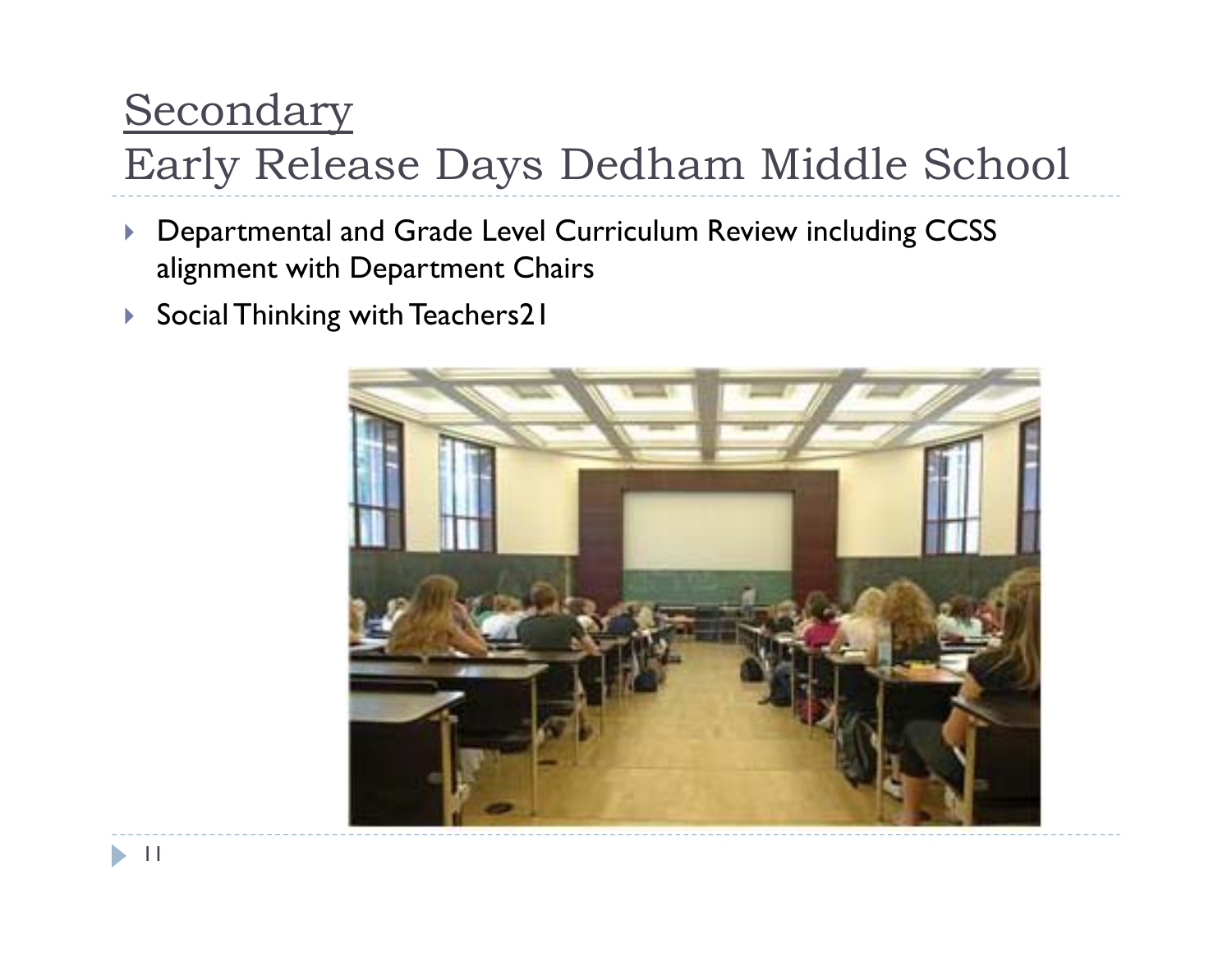## $\blacktriangleright$  High School NEASC - Assigned High School Staff

-6 sessions with Principal McCarthy

-Self study reports by Committees

-Completion of NEASC Self Study by June 15, 2013

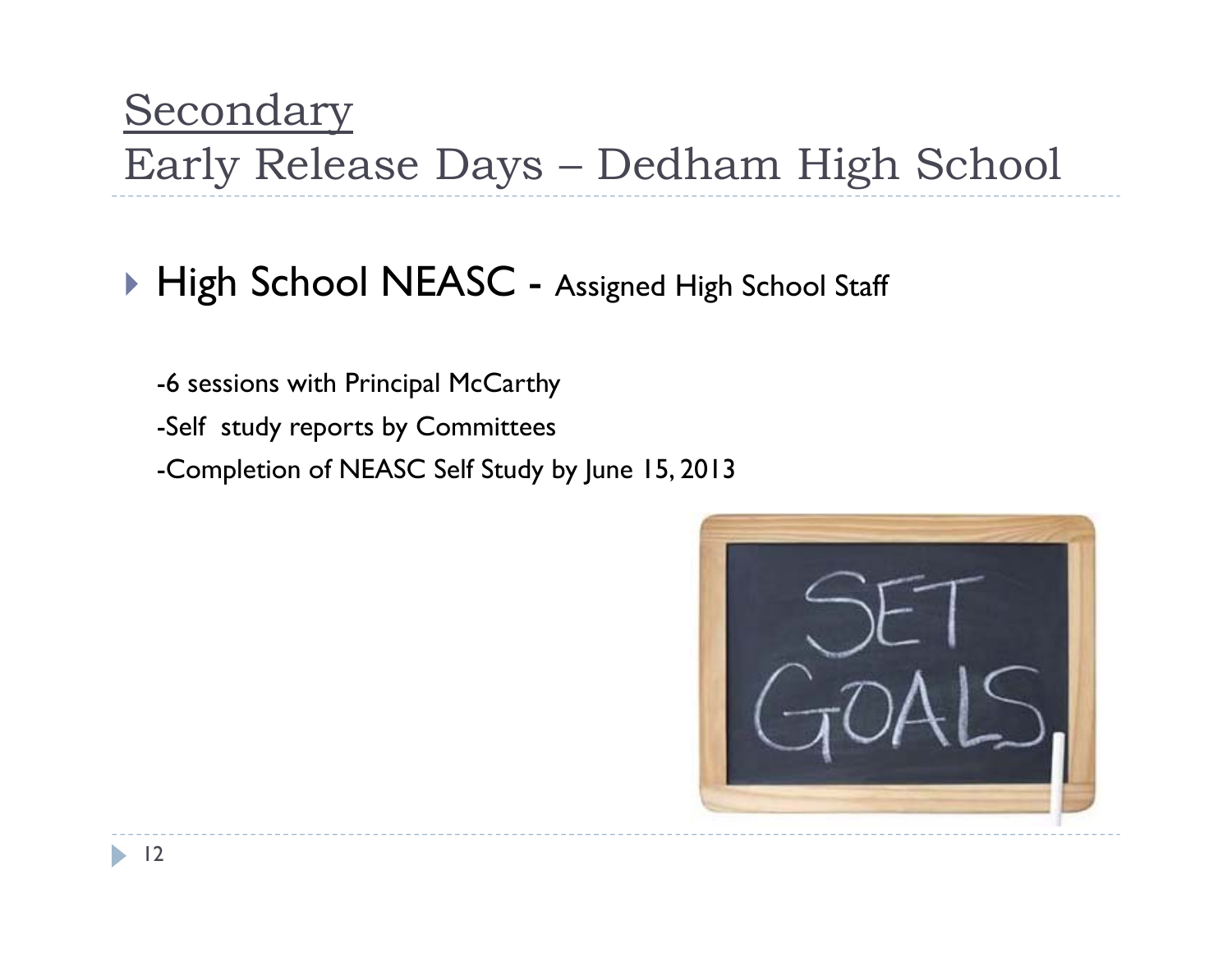#### **Special Education**

Elementary Adjustment Counselors, Psychologists, Occupational Therapists, Physical Therapists and Speech and Language Pathologists

 $\blacktriangleright$ Social Thinking Curriculum (continuation from 2011-2012)

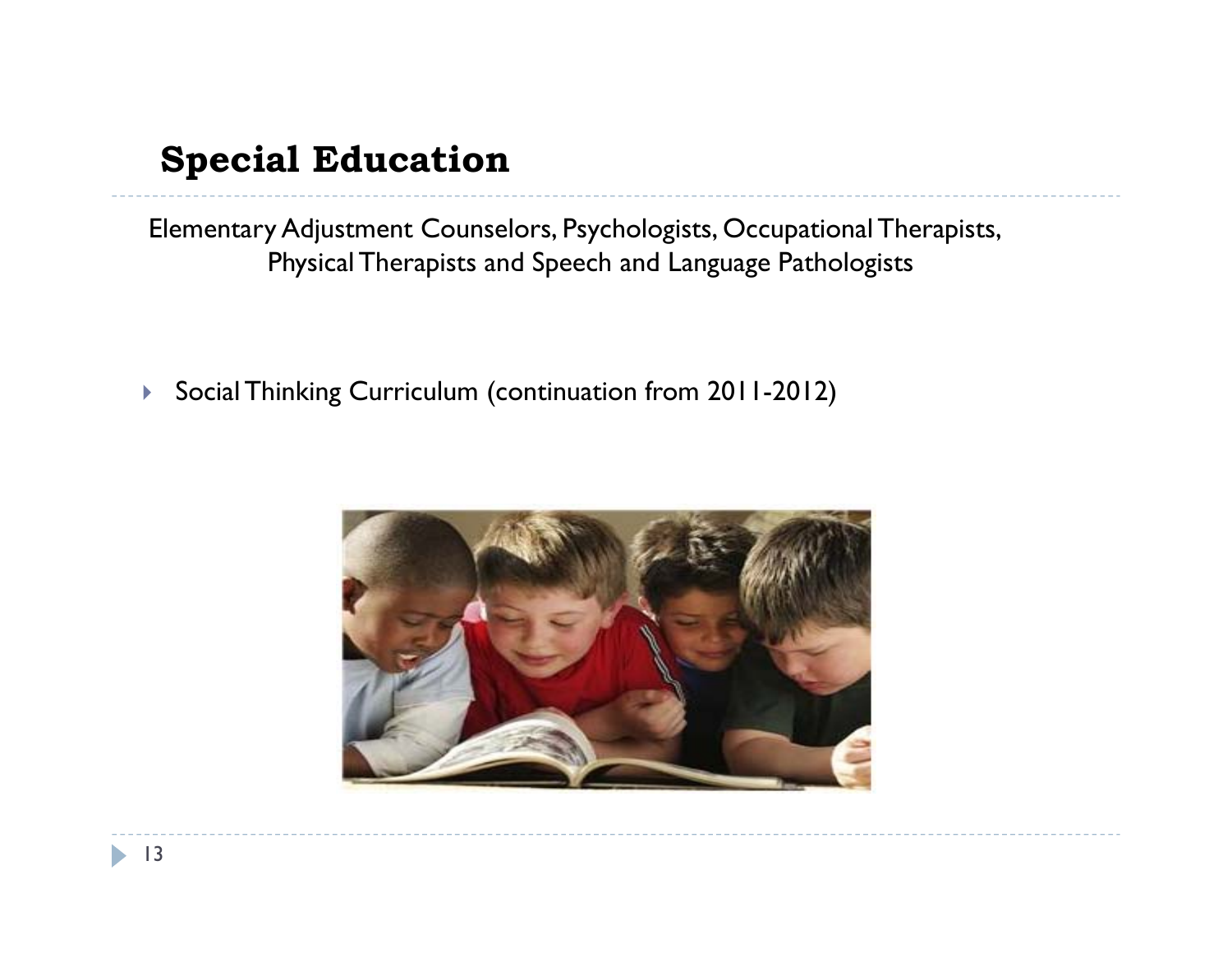## Early Release Days K-12 Staff

### $\blacktriangleright$  Health and Wellness for Nursing Staff

- 6 sessions directed by Gail Kelley, Nursing Director, DPS *September: Updating care plans*

*November: Northeastern University Health Unit – Updates for Experienced School Nurses*

*December: Guidelines for Pediculosis Management*

*January: Mandated Reporter Training – Norfolk Advocates for Children*

Upcoming: *March: Cardiac Issues in School Aged Children May: Management of Self-Injurious Behaviors in Children and Adolescents*

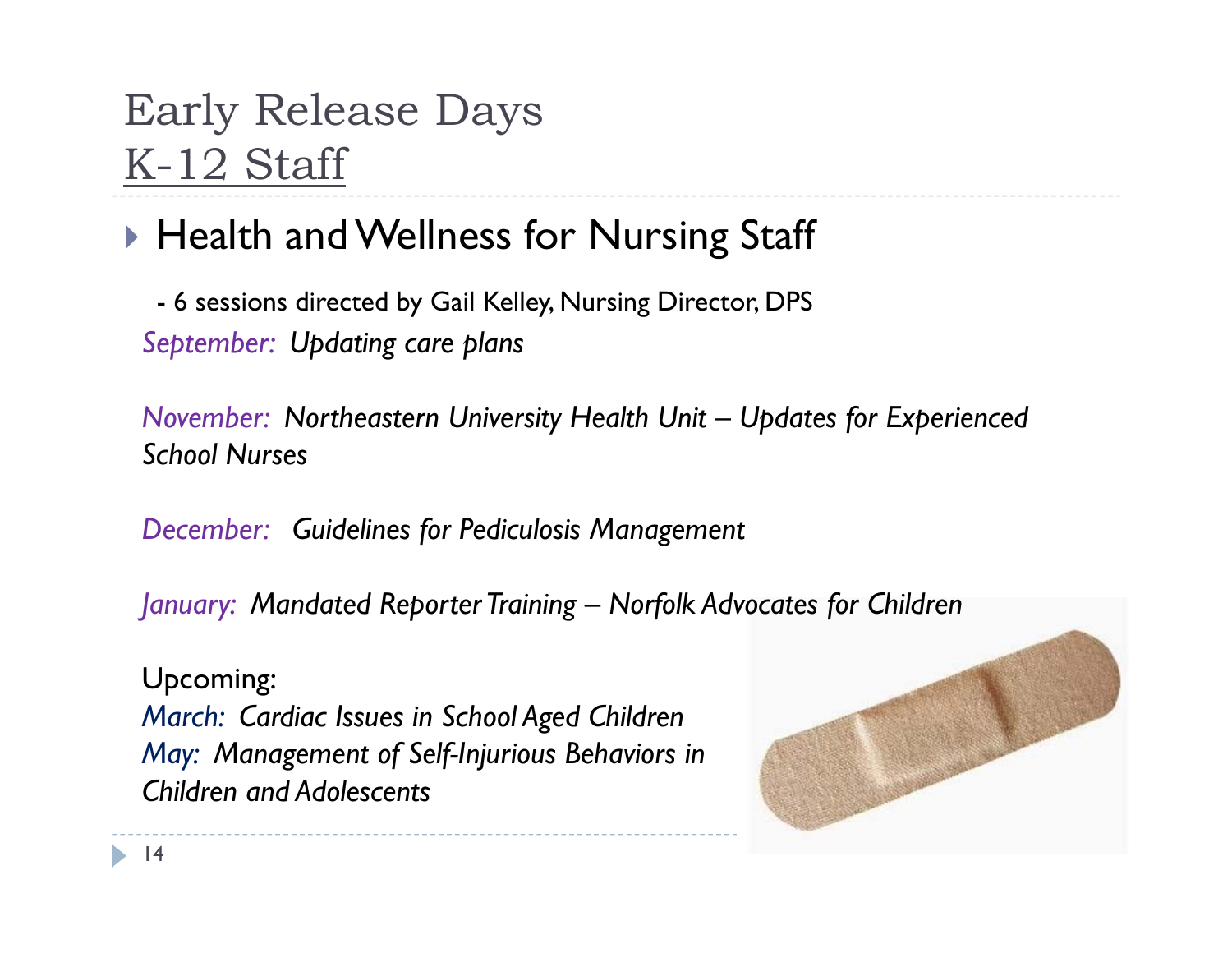# Early Release Days PreK-12 Paraprofessionals

# Effective Teaching Strategies for Paraprofessionals – Teachers21

3 groupings □PreK/K Grades 1-5Grades 6-12

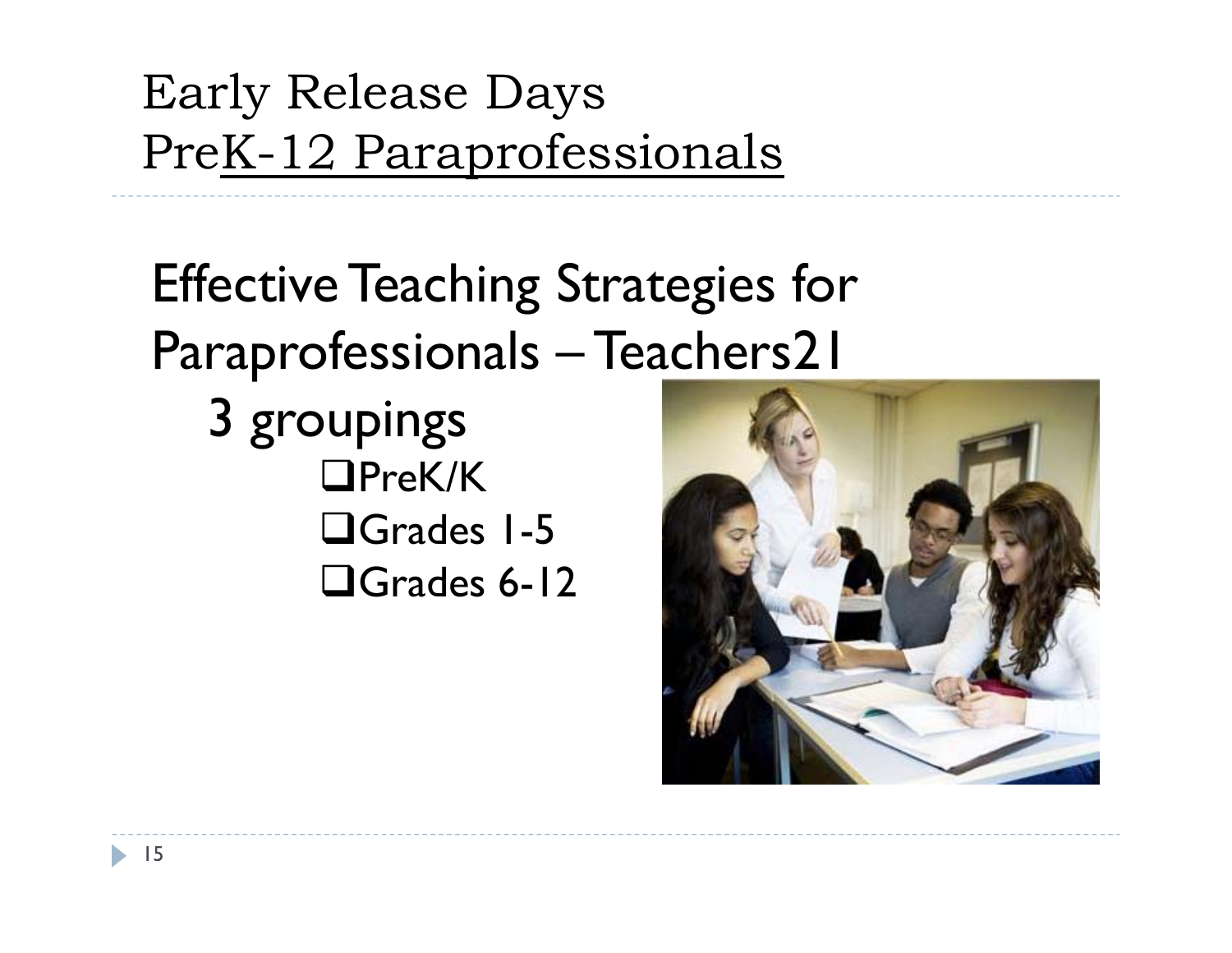# Embedded Professional Development

#### Special Education – Program Improvement 274 Grant

- $\blacktriangleright$   $\;$  Orton Gillingham Training 3 teachers
- $\blacktriangleright$  Introduction to Social Thinking – Special Education Teachers, ECEC and **Elementary**
- ▶ Think:Kids RETHINKING CHALLENGING KIDS for Special education directors, principals, adjustment counselors and elementary school psychologist
- $\blacktriangleright$  Transition Training Youth on the Move…UMASS BOSTON for Middle School and High School special education teachers

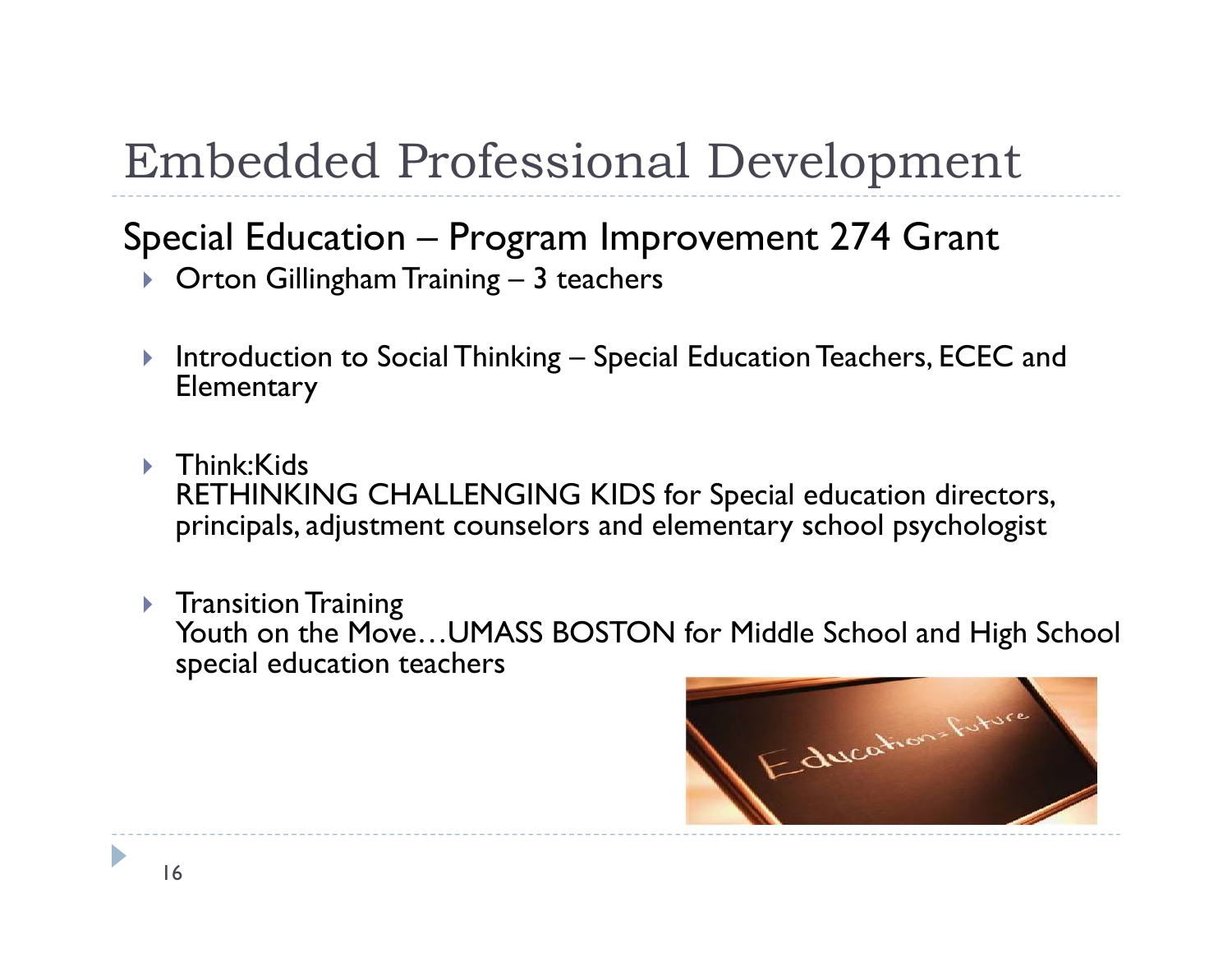## Embedded Professional Development continued



- $\blacktriangleright$  Math Analysis with Dr. Radha Kalathil Fall and Winter
- $\blacktriangleright$  Technology Integration Workshops ongoing

Dr. Cathleen Oravetz

**Sande-level Curriculum Meetings** (Chorus Time) Principals as facilitators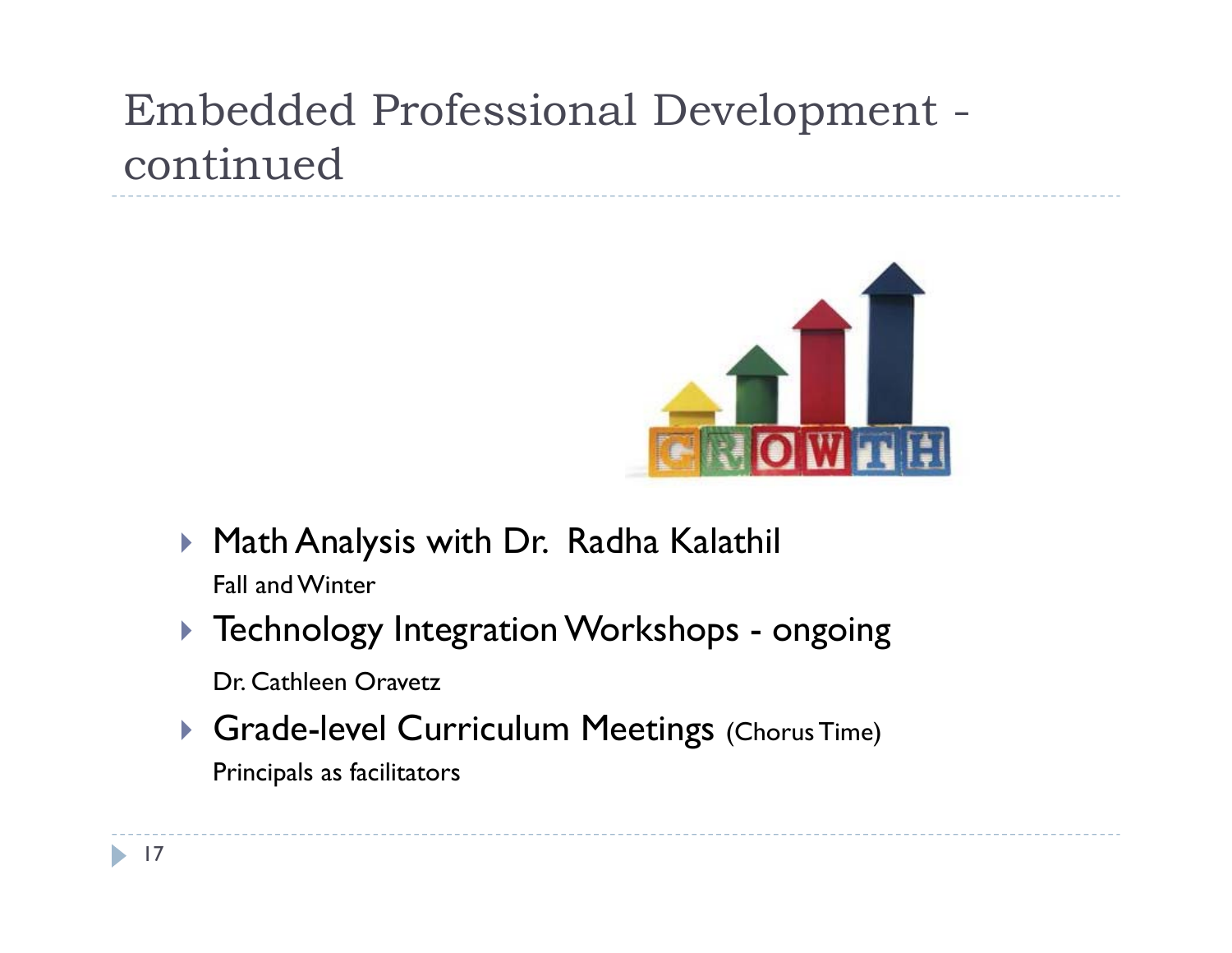Afterschool Professional Development

**Twenty Wednesday Hour-Long Staff Meetings** 

- **Curriculum Revision and DESE Evaluation Training** Modules
	- -Principals and Department Chairs -High School NEASC Chairs
- $\blacktriangleright$  Special Education Topics/Issues
	- -Dr. Marjorie Goldstein-Fradin
	- -Ms. Amy Muldoon, Secondary Director
- $\blacktriangleright$  Elementary Math Curriculum Work

-Mrs. Bonnie O'Neill and Ms. Nancy Clement

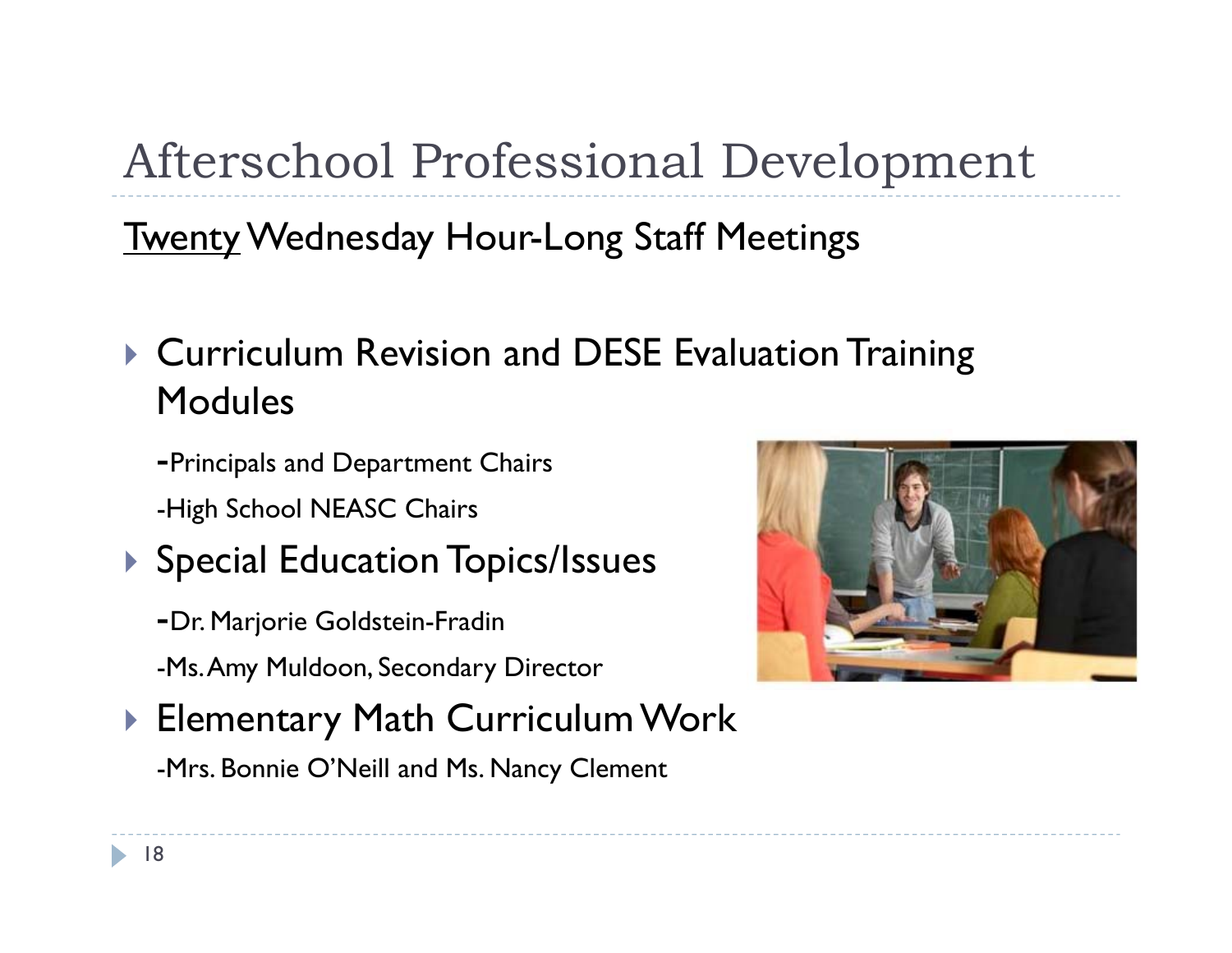

- $\blacktriangleright$  Three 1-credit math courses with Nancy Clement
	- Including:

\*New EDM and Common Assessments for Dedham\*Acuity and Common Core \*Common Core Smartboard Lessons\*Transitional Curriculum Map for EDM

*Graduate credit available through Endicott College*